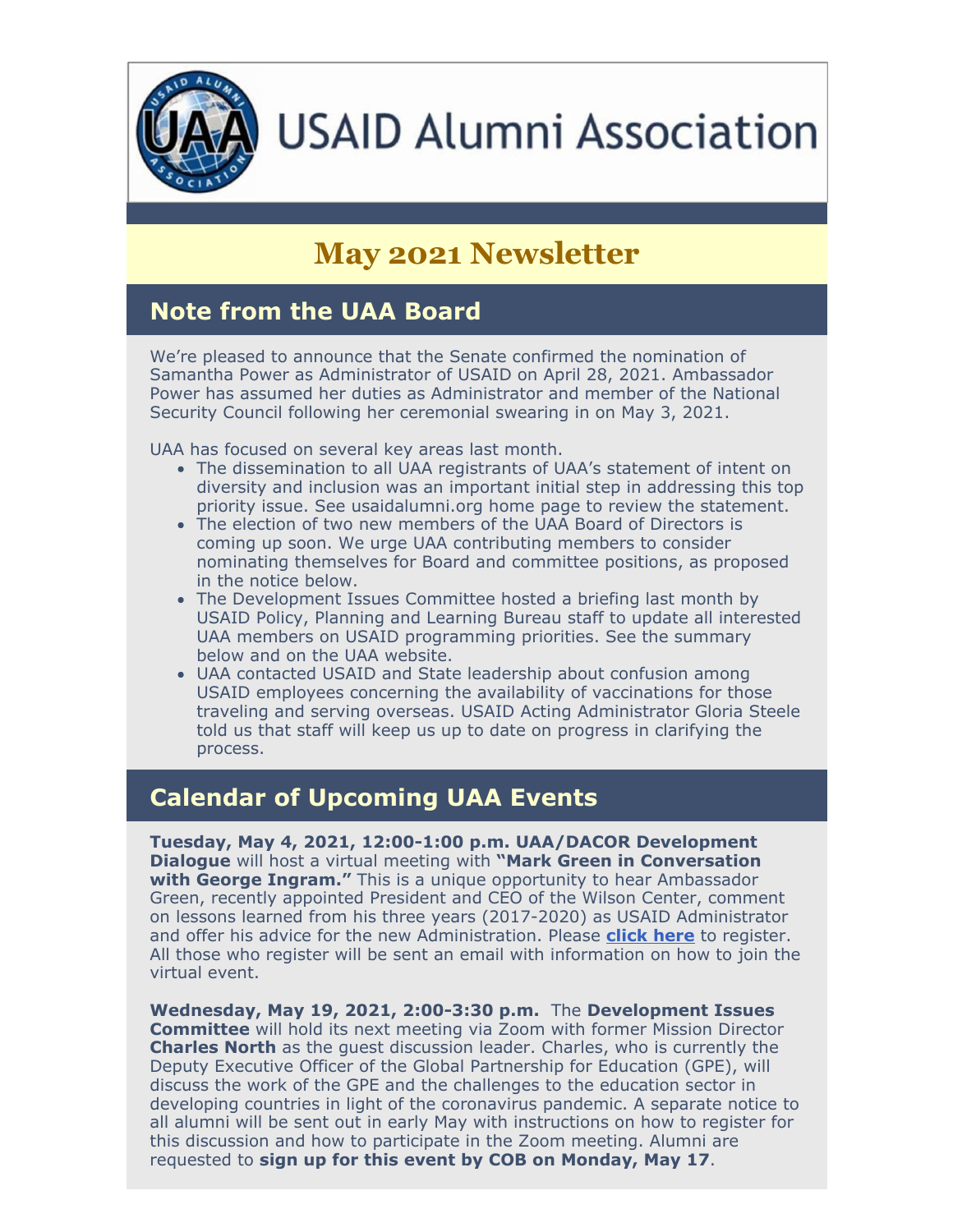**Sunday, May 23, 2021, 4:00-6:00 p.m.** Join us for the annual **UAA Spring reception**, a casual late-afternoon gathering in a Zoom setting to help us "Spring Forward" from the coronavirus pandemic to celebrate Spring and beyond. Bring your partner or friend, or come by yourself, to join with other UAA members in the fun. Please **sign up to attend no later than Friday, May 14**, by **[clicking here](https://conta.cc/2QvSHUS)**. Those who have registered for the reception will receive UAA instructions on how to join the Zoom meeting a few days before the May 23<sup>rd</sup> Spring reception.

**Wednesday, May 26, 2021, 1:30-3:30 p.m.** The **UAA Book Club** will hold a virtual meeting via Zoom at which **Bobbie van Haeften** will lead a discussion of *The Third Pillar: How Markets and the State Leave the Community Behind*, by Raghuram Rajan, Penguin Books, 2019 (393 pages, out in paperback at \$18.00). Please note that this meeting is open only to UAA contributing members who **register no later than May 24** by **[clicking here](https://conta.cc/3tbiQ97)**. Those who register will receive information on how to join the virtual meeting.

#### **SAVE THE DATES for UAA Social Events:**

**Saturday, September, 2021, date/time/location TBD.** The UAA annual Summer Picnic will be held in the D.C. area or virtually via Zoom, depending on the coronavirus pandemic situation nearer the planned date. A hybrid picnic, held both in person and virtually, is also being considered. Stay tuned.

**Friday, October 29, 2021, time TBD**. The UAA Annual General Meeting will be held at the Center for Global Development in Washington D.C., if conditions permit. More details will be provided nearer the event.

#### *New!* **on USAIDAlumni.org**

The **In Memoriam** page features 13 recent obituaries of USAID colleagues and spouses, including: **Elly Maria Tierney, George Theodore Eaton, Madeline Williams, John "Jack" Wellington MacDonald, Susan L. Eaton, Catherine Ann Balsis, Julius "Julio" Schlotthauer, Christine Zarr, Stephen Windsor Bergen, Evelyn "Burgess" Venezia, William L. Rodgers, Barry Riley, and Marilyn Elizabeth Wilkey Merritt.**

**Articles:** Under the Development Resources tab, we feature many articles published online in April, examples of which include:

- **[Time to Rethink Development Assistance in the Sahel](https://americandiplomacy.web.unc.edu/2021/05/time-to-rethink-development-assistance-in-the-sahel/) (by American** Diplomacy, Mark Wentling, May 2021)
- **[Marcela Escobari to be USAID's Assistant Administrator for Latin](https://diplopundit.net/2021/04/27/marcela-escobari-to-be-usaids-asst-administrator-for-latin-america-and-the-caribbean/) America and the Caribbean** (Diplopundit.com, April 27, 2021)
- **[Biden Urges World Leaders to Keep Promises on Climate](https://www.voanews.com/science-health/biden-urges-world-leaders-keep-promises-climate-following-summit) Following Summit** [\(](https://www.voanews.com/science-health/biden-urges-world-leaders-keep-promises-climate-following-summit)VOA News, April 24, 2021)
- **[Civil society should anchor Biden's democracy agenda in](https://www.brookings.edu/blog/africa-in-focus/2021/04/23/civil-society-should-anchor-bidens-democracy-agenda-in-africa/?utm_campaign=Brookings%20Brief&utm_medium=email&utm_content=123152753&utm_source=hs_email) Africa** [\(](https://www.brookings.edu/blog/africa-in-focus/2021/04/23/civil-society-should-anchor-bidens-democracy-agenda-in-africa/?utm_campaign=Brookings%20Brief&utm_medium=email&utm_content=123152753&utm_source=hs_email)Brookings by Rebecca Rattner and Bjorn Whitmore, April 23, 2021);
- **[Harris moves forward with new Central America strategy](https://thehill.com/policy/international/americas/549877-harris-moves-forward-with-new-central-america-strategy)** (The Hill by Rafael Bernal, April 23, 2021);
- **Biden Administration Seeking \$300 Million in Aid to Afghanistan** (VOA News, April 21, 2021;)
- **A global tax on corporations must consider developing nations** (The Hill by J. Brian Atwood, March 24, 2021)

**Bibliography of USAID Authors:** Surely in this covid-19 time, some of you have been completing your memoirs!! We have one new one for this newsletter: *It Ate One Hundred* by Bill Sugrue. Now in paperback, it is a series of stories drawn from Bill's four and a half years in the Peace Corps in a small village in the Great Rift Valley in Southern Ethiopia. It describes the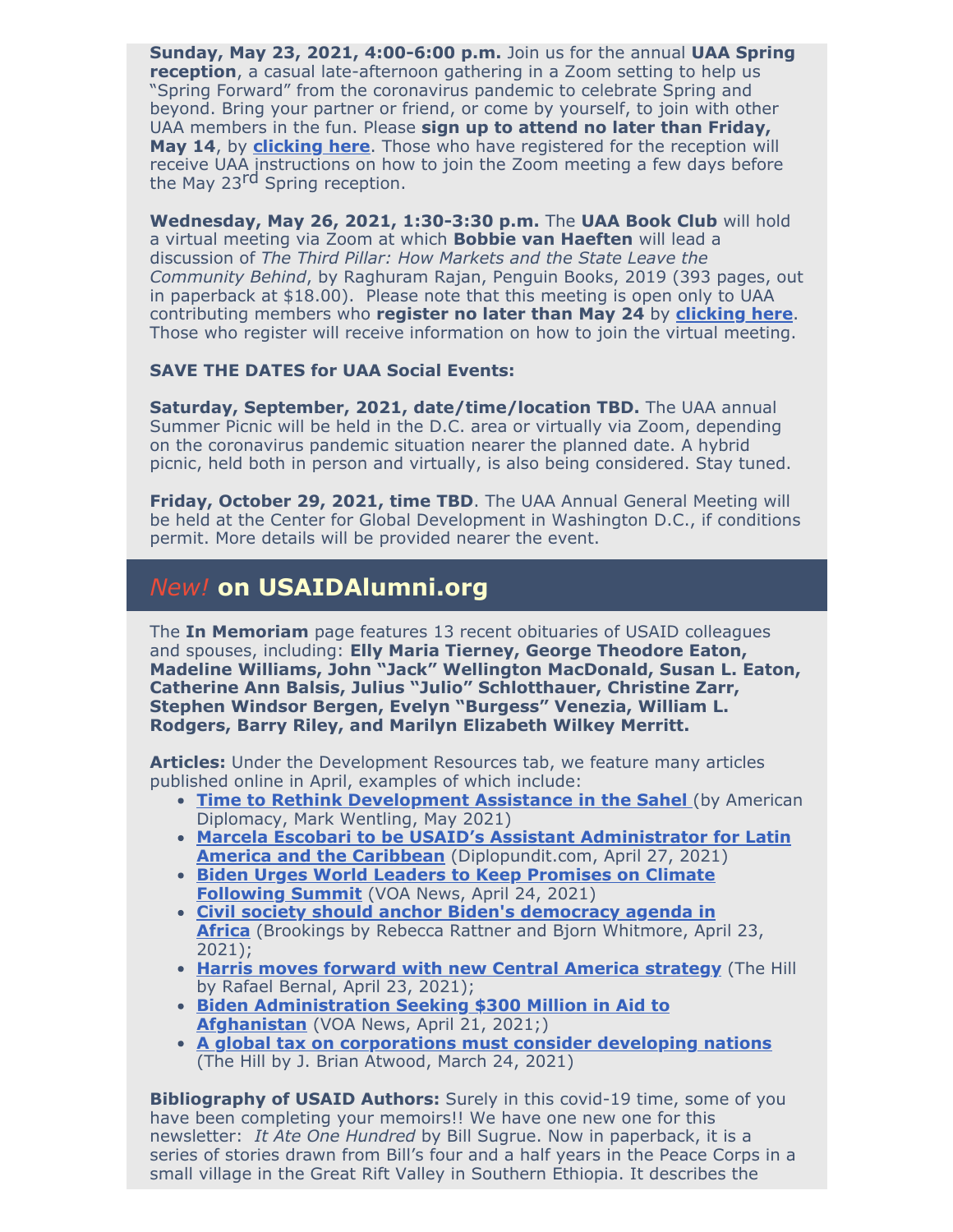challenges life deals the resourceful and tenacious farmers whose confidence in their ability to overcome adversity despite the forces arrayed against them is inspirational.

**Bulletin Board:** Among the Bulletin Board articles since the April newsletter, we feature the following:

- **[Robert J. Berg's ADST Interview, Conducted by Charles Stuart](https://www.usaidalumni.org/uaa-forum/forum-1/robert-j-bergs-adst-interview-conducted-by-charles-stuart-kennedy-august-15-2012/) Kennedy, August 15, 2012**
- **[ADST Interview today with Ann Van Dusen: "1200 Monkeys Was](https://www.usaidalumni.org/uaa-forum/forum-1/adst-interview-today-with-ann-van-dusen-1200-monkeys-was-the-least-of-it-a-case-of-kickbacks-and-sexual-harassment-at-usaid/) the Least of It: a Case of Kickbacks and Sexual Harassment at USAID**
- **[Peter Kimm at ADST: Raising the Standard of Living in Foreign](https://www.usaidalumni.org/uaa-forum/forum-1/peter-kimm-at-adst-raising-the-standard-of-living-in-foreign-countries-usaids-housing-guarantee-program/) Countries: USAID's Housing Guarantee Program**, and
- **[Joe Ryan's new post on "Development Assistance History."](https://www.usaidalumni.org/uaa-forum/forum-1/joe-ryans-new-post-on-development-assistance-history/)**  $\bullet$

**Job and Volunteer Opportunities:** USAID/Afghanistan is interested in contracting with seasoned Program Officers for approximately six months or potentially longer. If interested, please contact Elizabeth Feary at [efeary@usaid.gov](mailto:efeary@usaid.gov) or Ann Guardian [AGuardian@usaid.gov.](mailto:AGuardian@usaid.gov)

#### **UAA Seeks Expressions of Interest by Members in Collaborating with USAID on the Program Cycle and PPL Priorities**

Following up on the USAID/PPL briefing for the UAA on April 14, UAA is soliciting the interest of UAA members in contributing, on a voluntary basis, their knowledge, expertise and perspectives to the USAID Bureau of Policy, Program and Learning in four areas of mutual interest, including direct assistance to USAID Missions. Expressions of interest in volunteering in one or more of the categories should be emailed to UAA Development Issues Committee Co-Chairs Stephen Giddings ([sgiddings5@gmail.com](mailto:sgiddings5@gmail.com)) and Stephen Haykin ([smhaykin@yahoo.com\)](mailto:smhaykin@yahoo.com) by **May 14, 2021**. Please see the full announcement on the website by clicking **[here](https://www.usaidalumni.org/2021/expressions-of-interest-in-uaa-members-collaboration-with-usaid-on-the-program-cycle-and-ppl-priorities/)**.

#### **UAA Board Election 2021: Request for Self-Nominations**

There are two vacant positions on the UAA Board to be filled by vote of the membership prior to the 2021 Annual General Meeting (AGM) in October. The Board Nominations Committee is seeking to broaden the selection of candidates to fill these two vacancies by soliciting current members to consider self-nominating. The only firm nominating criterion is that you must be a 2021 contributing member of UAA as of the deadline for submission of expression of interest as a candidate for the Board. Candidates can have worked under any USAID hiring authority eligible for membership in UAA. For more details on Board nominations, please see additional information on the UAA website by clicking **[here](https://www.usaidalumni.org/2021/uaa-board-election-2021-request-for-self-nominations/)**.

#### **2021 UAA Awards Program**

This year, the UAA will continue to recognize significant contributions by UAA members through its signature Alumni of the Year awards. Since the inception of the Awards Program in 2014, the UAA has recognized and celebrated new paths taken by USAID alumni to provide service to their communities and to make lasting contributions to others at home and abroad. For the Alumni of the Year awards, your help is requested in identifying individuals whose post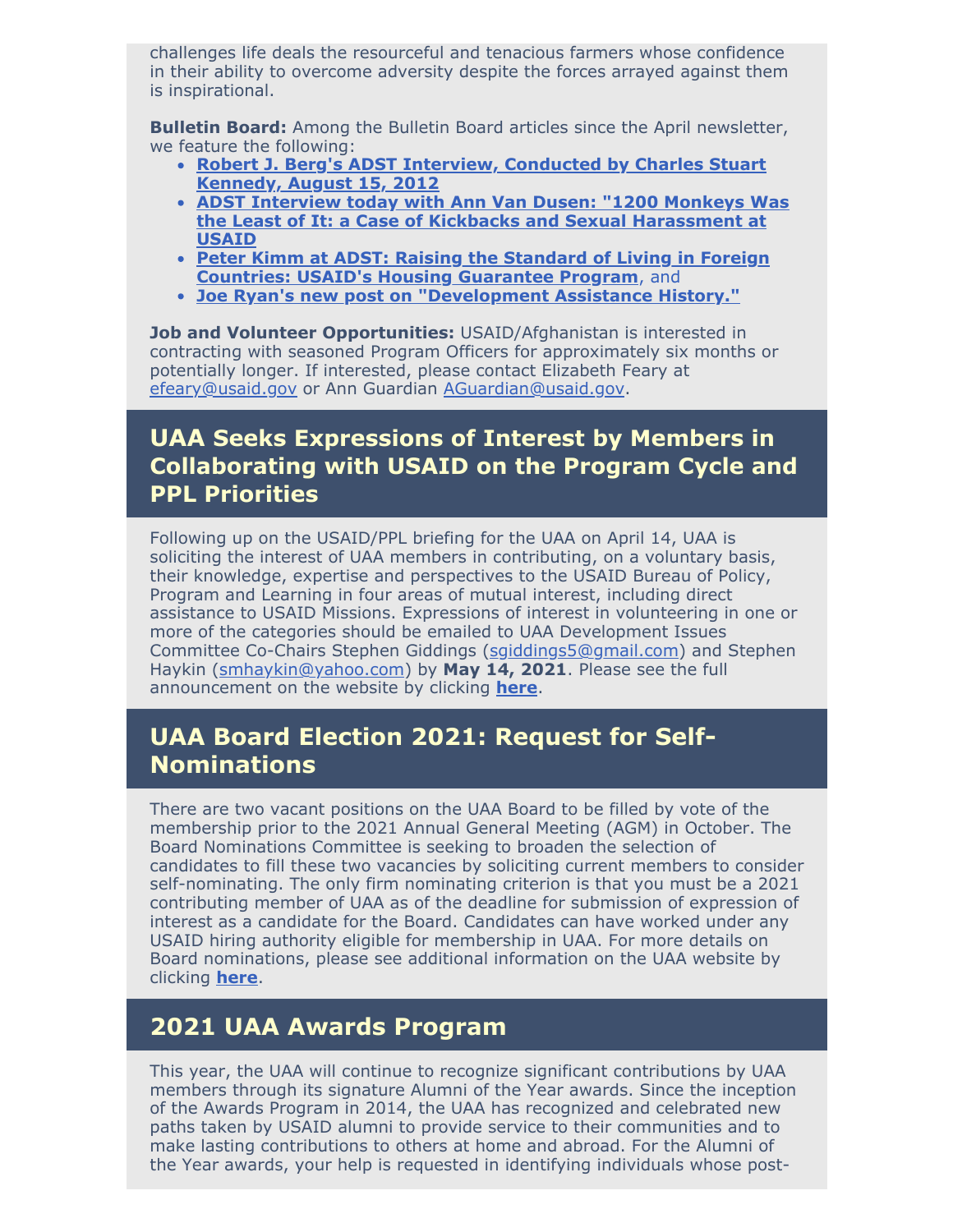USAID activities are truly exemplary and highlight the quality of our alumni community. We ask each of you to consider nominating (or self-nominating) a UAA member you know who is deserving of this recognition. The Awards Committee will accept nominations for Alumni of the Year, now until July 31, 2021. Send nominations electronically to: **[awards@usaidalumni.org](mailto:awards@usaidalumni.org)**. The award winners will be announced at the Annual General Meeting on October 29. The 2021 UAA Awards Program guidance is available on the UAA website. Please **[click here](https://www.usaidalumni.org/wp-content/uploads/2021/04/UAA-Awards-Announcement-and-Guidance-2021.pdf)** to view the guidance.

#### **Development Dialogue**





Bob Gersony **Rick Barton** 

The **UAA/DACOR Development Dialogue** virtual meeting on Thursday, April 8, 2021, featured **"Bob Gersony in Conversation with Ambassador Rick Barton." Gersony** regaled his record-setting audience of nearly 200 USAID and State alumni with fascinating reflections on his many decades of contract work on the front lines around the world. He also used this unique opportunity to express by name his deep gratitude to many of the individuals with whom he worked. Bob is the subject of a just-published book by best-selling author Robert Kaplan entitled *The Good American – The Epic Life of the U.S. Government's Greatest Humanitarian*. **Ambassador Rick Barton** began the session by asking Bob a number of important questions about key aspects of his career, after which Bob responded to many audience questions and comments for the remainder of the special 90-minute program. To view the video of the entire session please click **[here](https://vimeo.com/534914406/f02a7aaacf)**.

#### **UAA Development Issues Committee**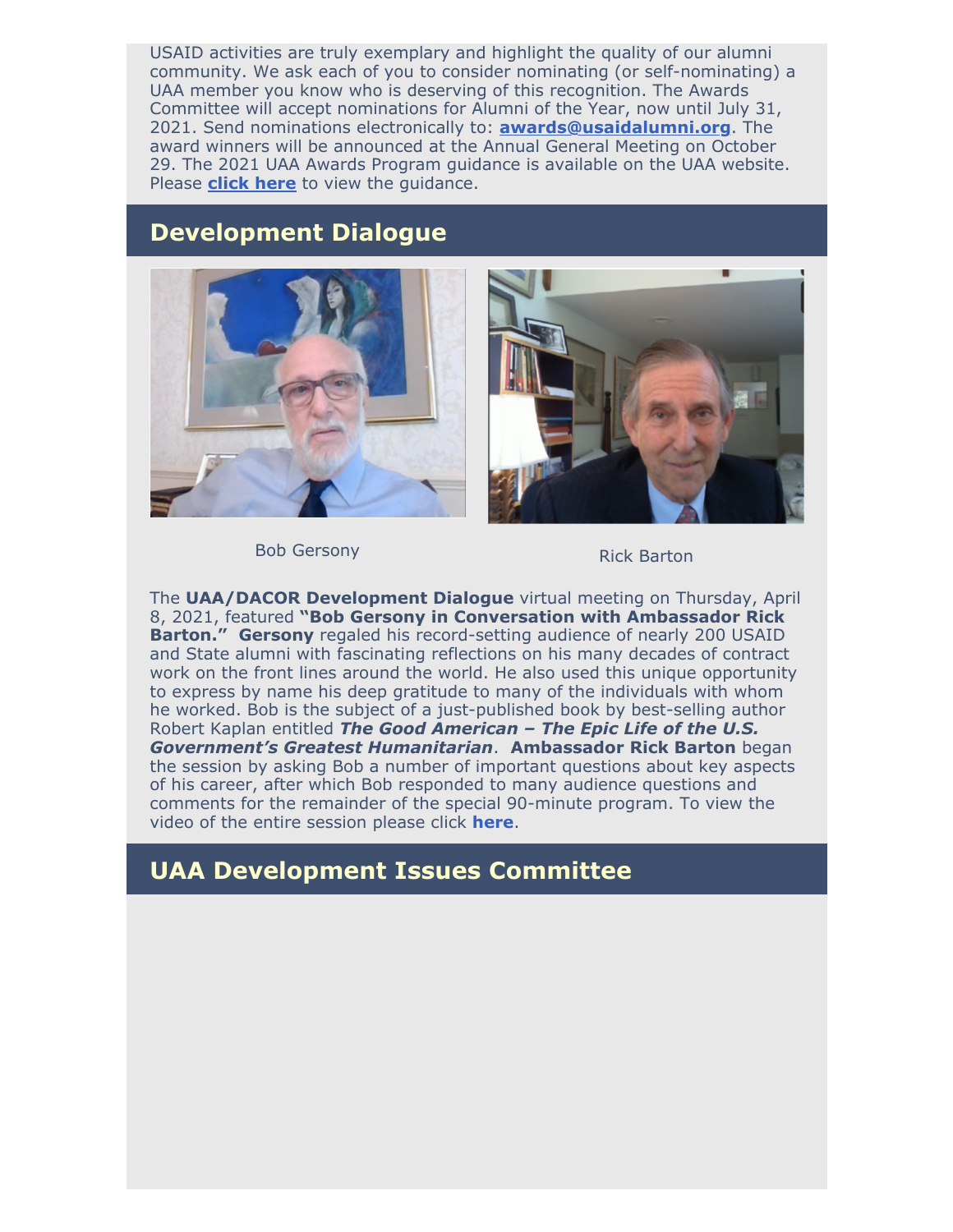

On Wednesday, April 14th, the **UAA Development Issues Committee** hosted a highly informational virtual briefing for UAA members by the leaders of **USAID's Bureau of Policy, Planning and Learning (PPL)**. **Michele Sumilas,** the Assistant to the Administrator for PPL, introduced the PPL leadership team: **Joshua Kaufman** (Director of Policy), **Kathryn Stevens** (Director of Strategic Plans and Policy), **Aye Aye Thwin** (Director of Learning, Evaluation and Research); and **Courtney Maloney** (Deputy Director of the Program Office). Michele and her office leads highlighted the importance of Samantha Power's new USAID leadership; the inclusion of USAID in the National Security Council; Gayle Smith's appointment as State Department lead for the international covid-19 response, and Gloria Steele's leadership role as Acting Administrator. The UAA participants actively engaged with Michele and the office directors, and UAA **Committee Co-Chair Steve Giddings** noted the possibility of UAA members volunteering their services to collaborate with PPL and other USAID units throughout the program cycle. A more complete summary of the briefing may be viewed on the UAA website by clicking **[here](https://www.usaidalumni.org/wp-content/uploads/2021/04/Summary-of-DIC-PPL-Briefing-of-April-14-2021.pdf)** and the USAID slide presentations are available **[here](https://www.usaidalumni.org/wp-content/uploads/2021/04/UAA-Presentation-04_14_2021-1-1.pdf)**.

#### **USAID Book Club**

The **UAA Book Club** held a virtual meeting with 14 participants on April 21, 2021. **Richard Blue** led a discussion of *The Upswing: How America Came Together a Century Ago and How We Can Do It Again,* by Robert D. Putnam with Shaylyn Romney Garrett. To see an issues paper and reviews of the book, please visit the UAA website by **[clicking here](https://www.usaidalumni.org/wp-content/uploads/2021/04/UAA-Book-Club-March-24-2021-Issues-Paper-The-Upswing-March-14.-2021-draft.pdf)**.

#### **Alumni Profile: Harriett Destler**

Is Harriett Destler retired? After 60 years of working in development for the Peace Corps, USAID, and Millennium Challenge Corporation (MCC), the answer is "probably yes." As her husband once noted, "If they leave the plane door open, she is on it."

Throughout her career Harriett has had the good fortune to be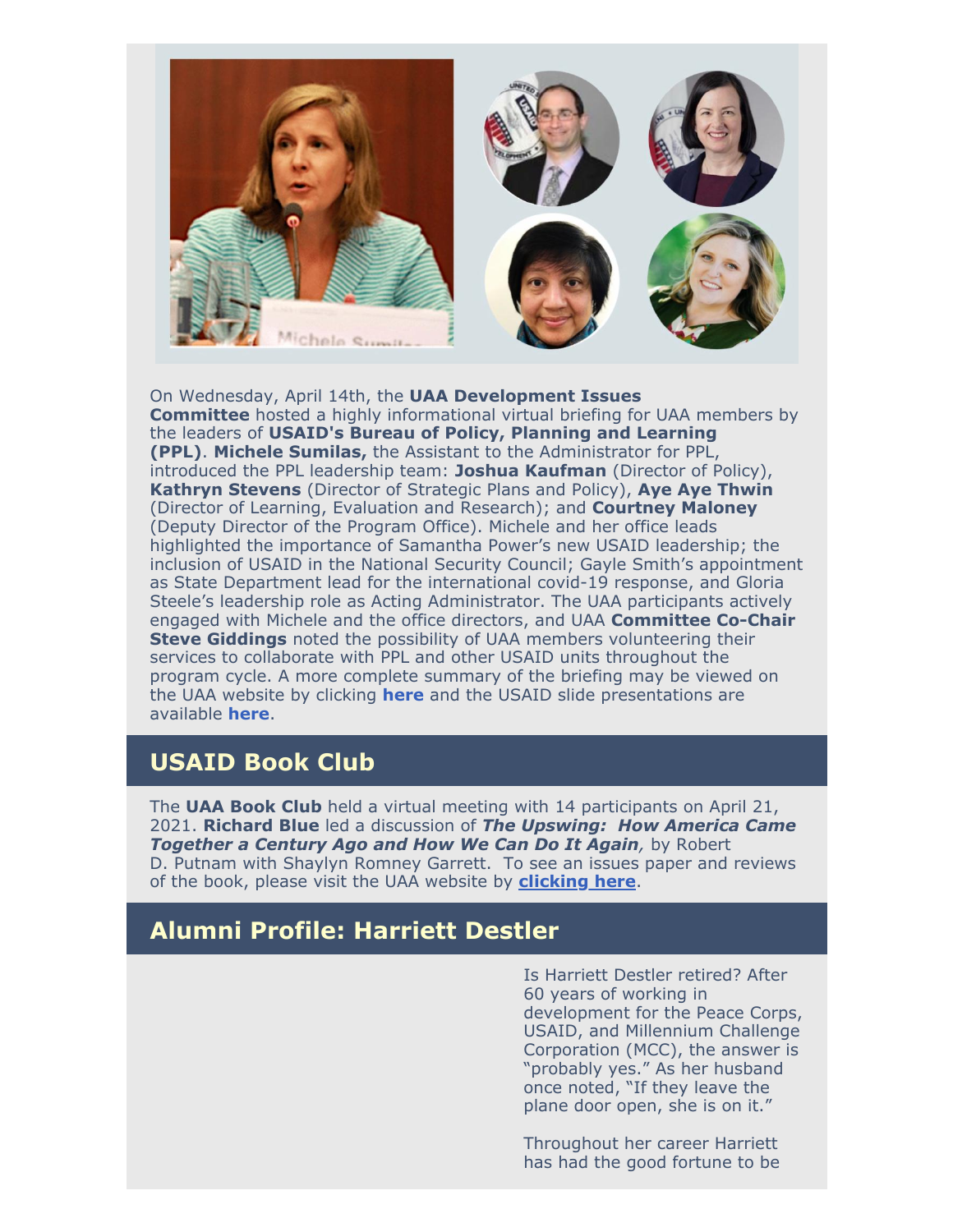

present at the creation of major development programs as well as the methodology of designing, implementing and evaluating programs. In 1961, just after she graduated from college, she came to Washington to work for Bill Moyers to recruit Peace Corps Volunteers. Since there were few PC Volunteers in the field, her accounts of what it was like to be a volunteer were original.

Harriett and Mac Destler with Tempest

Harriett went on to serve on the Peace Corps staff in East Pakistan (Bangladesh), where she became acutely aware of the special needs of women. So, on her return, she went to work for USAID in the newly formed Office of Population. There, among other things, she helped design the first family planning programs in Africa. She left the Office of Population to help develop USAID's global guidance in planning and evaluation. She co-authored USAID's country-level strategic planning, monitoring and evaluation.

Her dual interest in health and in program design and evaluation provided her an opportunity to work globally, although mostly based in Washington. At last count, she had worked in 65 countries, most multiple times. While serving in USAID, she was awarded the prestigious George C. Marshall award. She then served a stint for MCC on chronic disease in Mongolia.

Harriett is a tireless traveler. Her most recent trip was an anniversary present for her husband. She didn't reveal their destination of Cambodia and Laos until they were on the plane to Bangkok. At home in Virginia, Harriett has enjoyed serving on the Great Falls Historical Society Board. Great Falls has a long history dating back to when the native Americans hunted on the banks of the Potomac to the creation of the Nike Missile site. She trained a German Shepherd dog, Muddy Creek Tempest, to become a nationally certified therapy dog, and they visit nursing homes.

And, finally, she and Mac hope you will stop in for a drink at their turn of the century, Sears and Roebuck farmhouse next to Great Falls National Park or their mountain cabin in Evergreen, Colorado where they spend their summers.

#### **Newsletter Schedule**

The next UAA newsletter will be sent on June 7, and subsequent issues will be published on the first Monday of each month or early that week if Monday is a holiday. We hope you enjoy receiving this news of your fellow alumni activities. If you have information you would like to share, your contributions